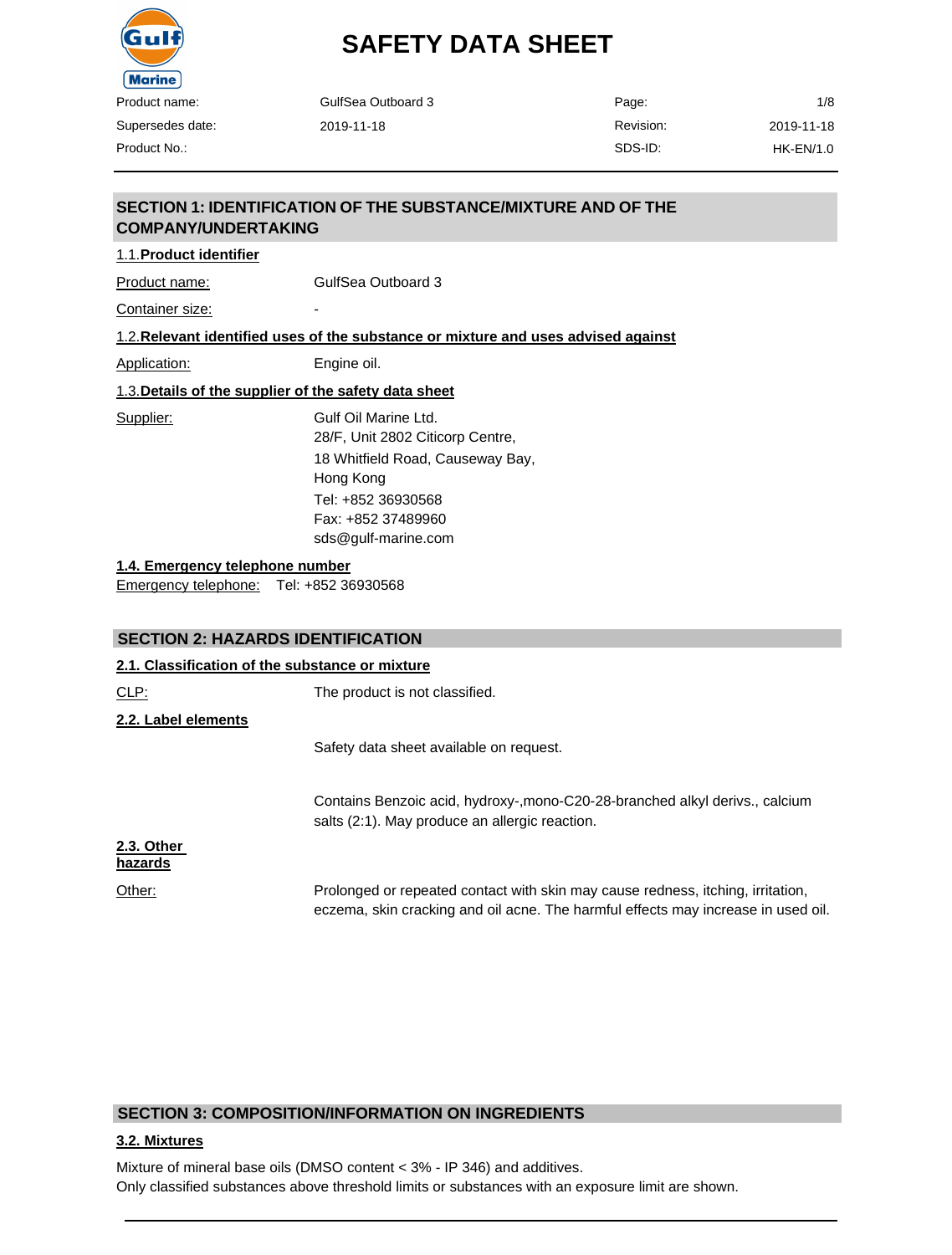

| Product name:    | GulfSea Outboard 3 | Page:     | 2/8        |
|------------------|--------------------|-----------|------------|
| Supersedes date: | 2019-11-18         | Revision: | 2019-11-18 |
| Product No.:     |                    | SDS-ID:   | HK-EN/1.0  |
|                  |                    |           |            |

CLP:

| $\frac{9}{6}$ : | CAS-No.:   | EC No.:   | REACH Req.<br>No:        | Chemical name:                                                                       | Hazard classification: | Notes: |
|-----------------|------------|-----------|--------------------------|--------------------------------------------------------------------------------------|------------------------|--------|
| 50-75           | 64742-62-7 | 265-166-0 | 38-                      | 01-2119480472- Residual oils (petroleum),<br>solvent-dewaxed:<br>Baseoil-unspecified |                        |        |
| $10 - 20$       | 64742-47-8 | 265-149-8 | 01-2119484819-<br>18-    | Distillates (petroleum),<br>hydrotreated light;<br>Kerosine-unspecified              | Asp. Tox. 1: H304      |        |
| $1 - 5$         | ٠          |           |                          | Highly refined mineral oil                                                           | Asp. Tox. 1; H304      |        |
| Notes:          |            |           | L: DMSO < $3\%$ (IP 346) |                                                                                      |                        |        |
| References:     |            |           |                          | The full text for all hazard statements is displayed in section 16.                  |                        |        |

## **SECTION 4: FIRST AID MEASURES**

#### **4.1. Description of first aid measures**

| Inhalation:                                                                     | Move into fresh air and keep at rest. In case of persistent throat irritation or<br>coughing: Seek medical attention and bring these instructions.                                                       |  |  |
|---------------------------------------------------------------------------------|----------------------------------------------------------------------------------------------------------------------------------------------------------------------------------------------------------|--|--|
| Skin contact:                                                                   | Remove contaminated clothing. Rinse skin immediately. Thoroughly rub with<br>liquid soap and wash with lukewarm water. Get medical attention if any<br>discomfort continues.                             |  |  |
| Eye contact:                                                                    | Immediately flush with plenty of water for up to 15 minutes. Remove any contact<br>lenses and open eyelids widely. If irritation persists: Seek medical attention and<br>bring along these instructions. |  |  |
| Ingestion:                                                                      | DO NOT induce vomiting. Get medical attention immediately.                                                                                                                                               |  |  |
| 4.2. Most important symptoms and effects, both acute and delayed                |                                                                                                                                                                                                          |  |  |
| Symptoms/effects:                                                               | See section 11 for more detailed information on health effects and symptoms.                                                                                                                             |  |  |
| 4.3. Indication of any immediate medical attention and special treatment needed |                                                                                                                                                                                                          |  |  |

Medical attention/treatments: If there is any suspicion of aspiration into the lungs either directly or as a result of vomiting, obtain medical advice.

## **SECTION 5: FIREFIGHTING MEASURES**

| 5.1. Extinguishing media                   |                                                                                                                                                                  |
|--------------------------------------------|------------------------------------------------------------------------------------------------------------------------------------------------------------------|
| Extinguishing media:                       | Extinguish with foam, carbon dioxide, dry powder or water fog. Cool containers<br>exposed to heat with water spray and remove container, if no risk is involved. |
|                                            | Do not use water jet as an extinguisher, as this will spread the fire.                                                                                           |
|                                            | 5.2. Special hazards arising from the substance or mixture                                                                                                       |
| Specific hazards:                          | When heated and in case of fire, harmful vapours/gases may be formed. Fire<br>in closed areas should only be extinguished by trained personnel.                  |
| 5.3. Advice for<br>firefighters            | Wear suitable respiratory protective equipment.                                                                                                                  |
| Protective equipment for<br>fire-fighters: |                                                                                                                                                                  |
|                                            |                                                                                                                                                                  |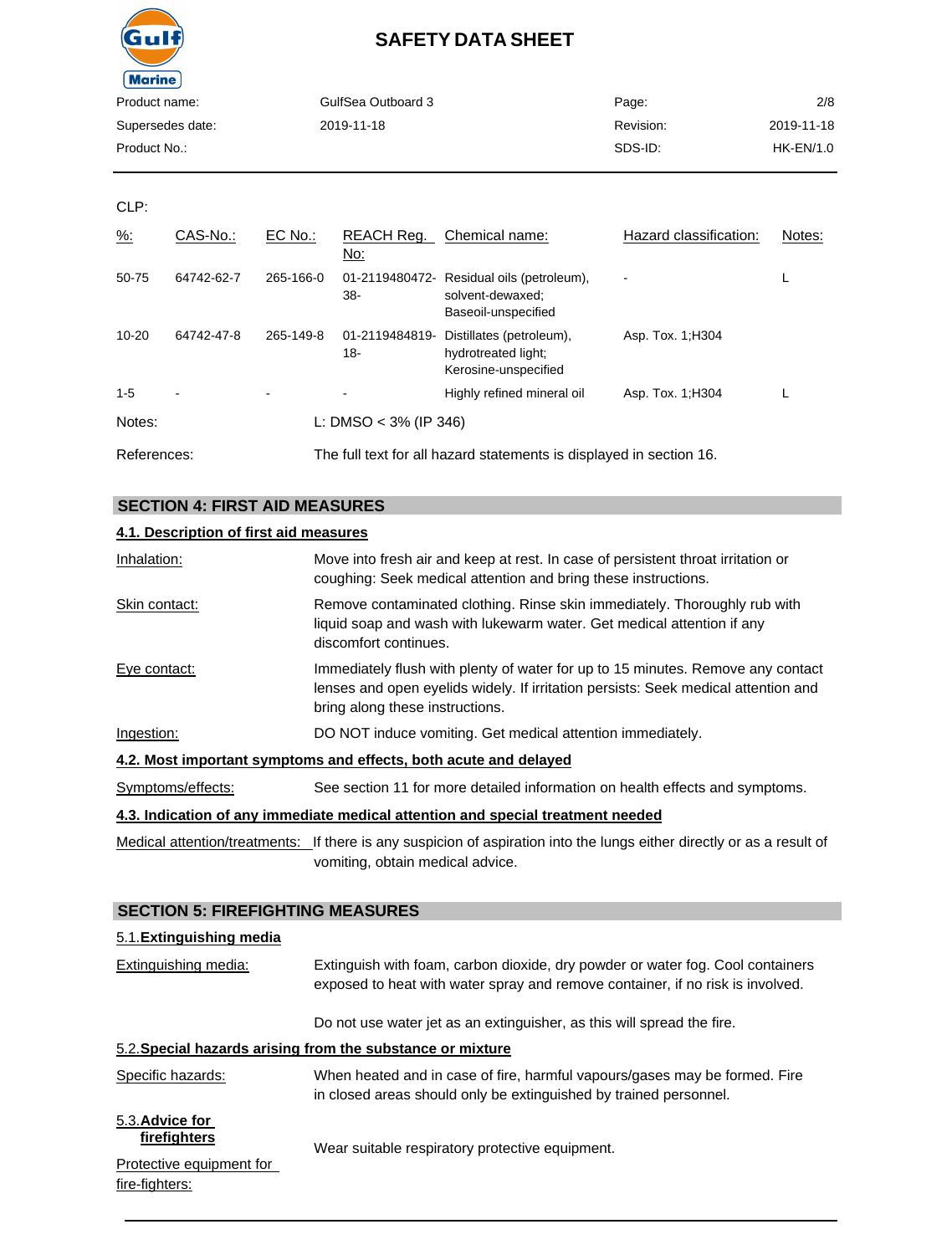

| uct name:     | GulfSea Outboard 3 | Page:     | 3/8        |
|---------------|--------------------|-----------|------------|
| ersedes date: | 2019-11-18         | Revision: | 2019-11-18 |
| uct No.:      |                    | SDS-ID:   | HK-EN/1.0  |

#### **SECTION 6: ACCIDENTAL RELEASE MEASURES**

#### **6.1. Personal precautions, protective equipment and emergency procedures**

| Personal precautions:          | Mark the spillage. Avoid inhalation of oil mist and contact with skin and eyes.<br>Keep public away from danger area. In case of spills, beware of slippery<br>floors and surfaces. |
|--------------------------------|-------------------------------------------------------------------------------------------------------------------------------------------------------------------------------------|
| Protective equipment:          | Wear necessary protective equipment.                                                                                                                                                |
| 6.2. Environmental precautions |                                                                                                                                                                                     |
| Environmental                  | Avoid discharge into drains. Contact local authorities in case of spillage to                                                                                                       |

precautions: drain/aquatic environment.

#### **6.3. Methods and material for containment and cleaning up**

Methods for cleaning up: Dam and absorb spillages with sand, earth or other non-combustible material.

#### **6.4. Reference to other sections**

References: For personal protection, see section 8. For waste disposal, see section 13.

#### **SECTION 7: HANDLING AND STORAGE**

#### **7.1. Precautions for safe handling**

| Safe handling advice:    | Observe good chemical hygiene practices. Avoid inhalation of oil mist and contact<br>with skin and eyes. Avoid prolonged and repeated contact with oil, particularly<br>used oil. Wash hands before breaks and before smoking, eating or drinking. |
|--------------------------|----------------------------------------------------------------------------------------------------------------------------------------------------------------------------------------------------------------------------------------------------|
| Technical measures:      | Use work methods which minimise oil mist production. Do not smoke or use<br>open fire or other sources of ignition.                                                                                                                                |
| Technical precautions:   | When working with heated oil, mechanical ventilation may be required.                                                                                                                                                                              |
|                          | 7.2. Conditions for safe storage, including any incompatibilities                                                                                                                                                                                  |
| storage:                 | Technical measures for safe Store in tightly closed original container in a well-ventilated place.                                                                                                                                                 |
| Storage conditions:      | Keep at a temperature not exceeding: 45°C.                                                                                                                                                                                                         |
| 7.3. Specific end use(s) |                                                                                                                                                                                                                                                    |
| Specific use(s):         | Lubricant.                                                                                                                                                                                                                                         |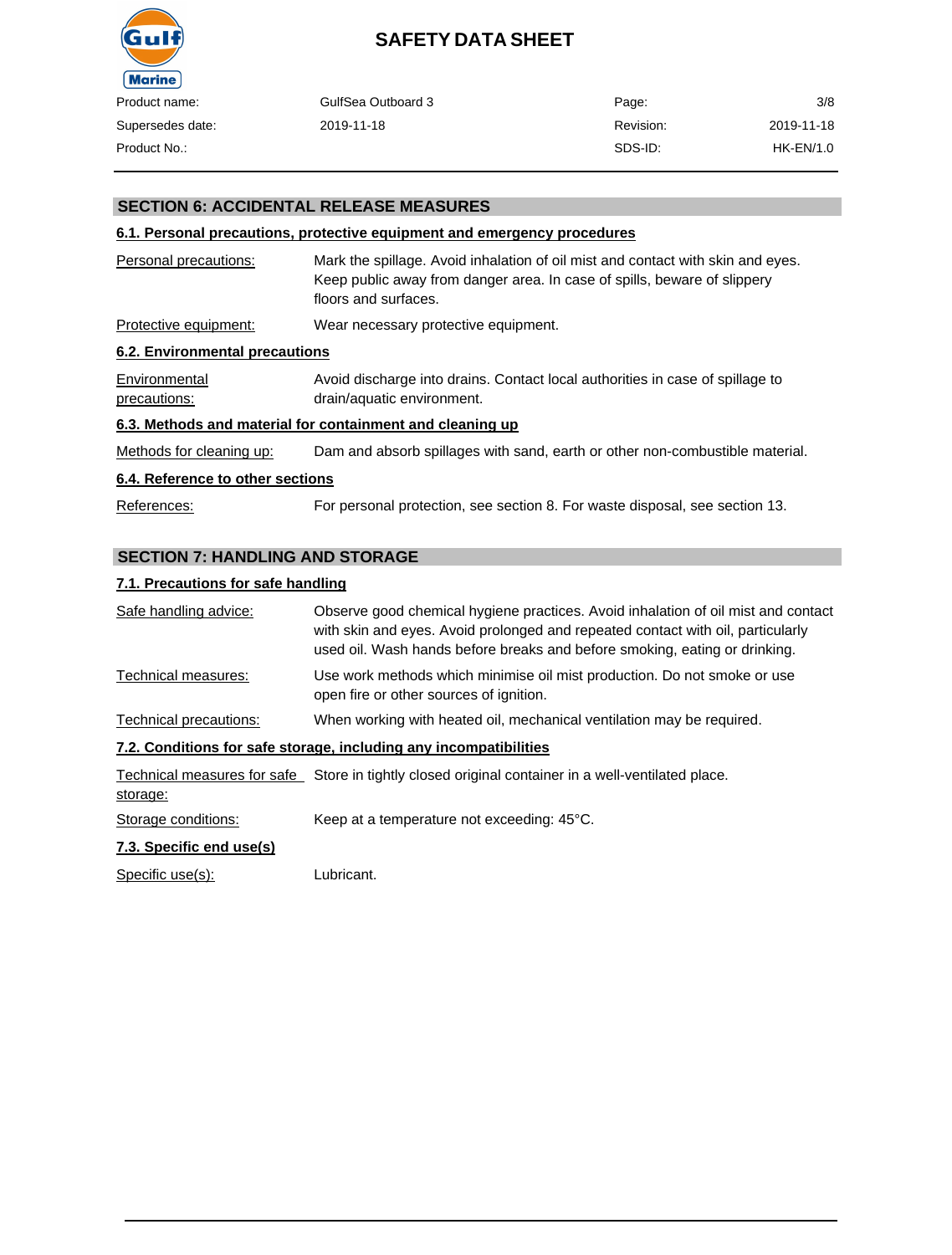

GulfSea Outboard 3 2019-11-18

Page: Revision: SDS-ID: 4/8 2019-11-18 HK-EN/1.0

#### **SECTION 8: EXPOSURE CONTROLS/PERSONAL PROTECTION**

#### 8.1.**Control parameters**

No occupational exposure limit assigned.

#### 8.2.**Exposure controls**

| Engineering measures:  | Provide adequate ventilation and minimise the risk of inhalation of vapours<br>and oil mist. Mechanical ventilation may be required.                                                                                                                                                                                                                          |
|------------------------|---------------------------------------------------------------------------------------------------------------------------------------------------------------------------------------------------------------------------------------------------------------------------------------------------------------------------------------------------------------|
| Respiratory equipment: | In case of inadequate ventilation or risk of inhalation of oil mist, suitable<br>respiratory equipment with combination filter (type A2/P3) can be used.                                                                                                                                                                                                      |
| Hand protection:       | Gloves (synthetic rubber, neoprene)                                                                                                                                                                                                                                                                                                                           |
| Eye protection:        | Wear approved, tight fitting safety glasses where splashing is probable.                                                                                                                                                                                                                                                                                      |
| Skin protection:       | Wear appropriate clothing to prevent repeated or prolonged skin contact.                                                                                                                                                                                                                                                                                      |
| Hygiene measures:      | Wash hands after handling. Observe good chemical hygiene practices. Wash<br>contaminated clothing before reuse. When using do not eat, drink or smoke.<br>Always remove oil with soap and water or skin cleaning agent, never use<br>organic solvents. Do not use oil-contaminated clothing or shoes, and do not<br>put rags moistened with oil into pockets. |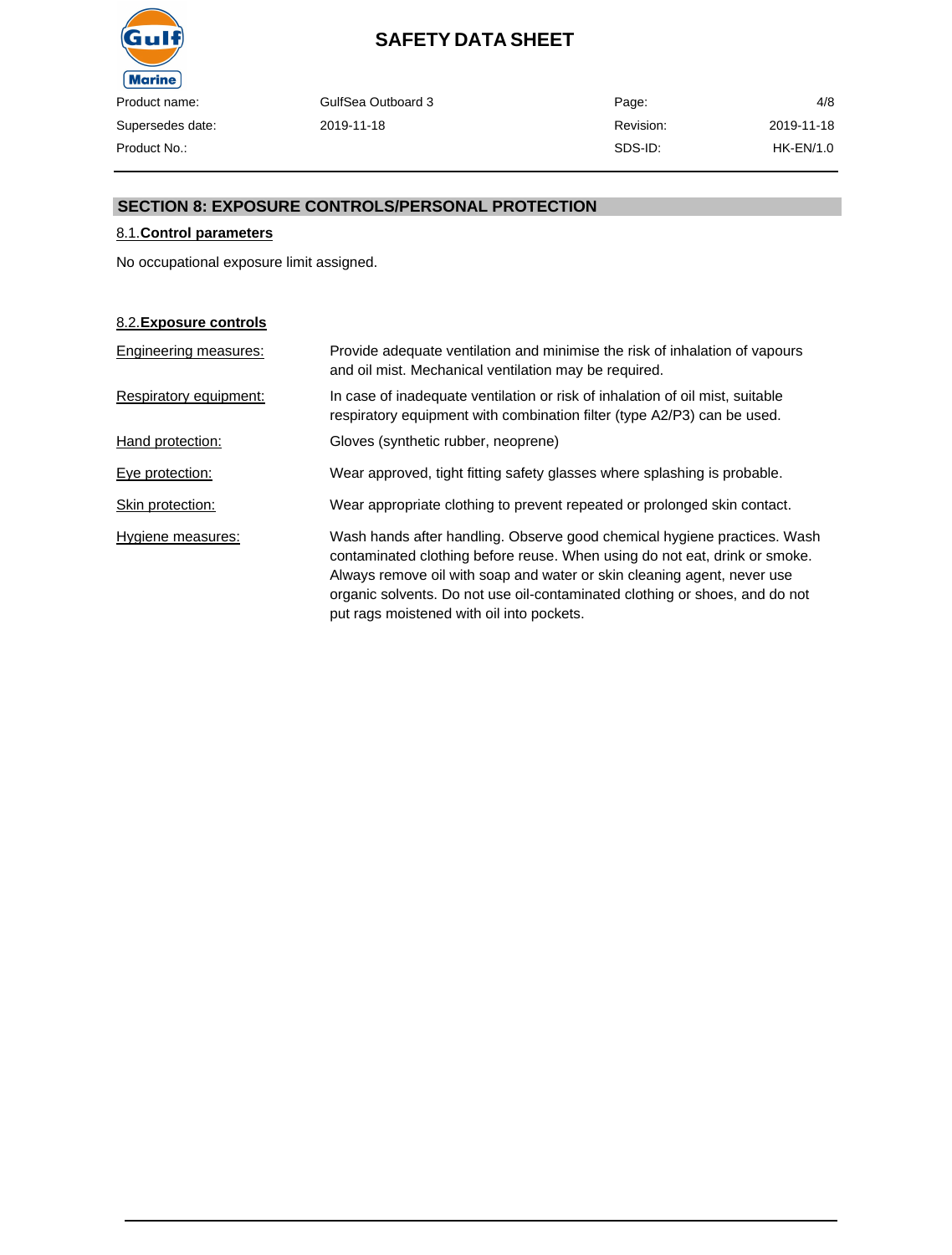

GulfSea Outboard 3 2019-11-18 Page: Revision: SDS-ID: 5/8 2019-11-18 HK-EN/1.0

#### **SECTION 9: PHYSICAL AND CHEMICAL PROPERTIES**

#### **9.1. Information on basic physical and chemical properties**

| Appearance:                                 | Liquid.                        |
|---------------------------------------------|--------------------------------|
| Colour:                                     | Amber.                         |
| Odour:                                      | Mild.                          |
| Odour threshold:                            | Not available.                 |
| pH:                                         | Not applicable.                |
| Melting point / freezing point:             | Not available.                 |
| Boiling point:                              | Not available.                 |
| Flash point:                                | 96°C<br>ASTM D 92              |
| Evaporation rate:                           | Not available.                 |
| Flammability (solid, gas):                  | Not applicable.                |
| <b>Explosion limits:</b>                    | Not available.                 |
| Vapour pressure:                            | Not available.                 |
| Vapour density:                             | Not available.                 |
| <b>Relative density:</b>                    | $0.867(15^{\circ}C)$           |
| Solubility:                                 | Soluble in: Organic solvents.  |
| Partition coefficient<br>(n-octanol/water): | Not available.                 |
| Auto-ignition<br>temperature (°C):          | Not available.                 |
| Decomposition<br>temperature (°C):          | Not available.                 |
| <u>Viscosity:</u>                           | 7.5 mm <sup>2</sup> /s (100°C) |
| Explosive properties:                       | Not available.                 |
| Oxidising properties:                       | Not available.                 |
| 9.2. Other information                      |                                |
| Other data:                                 | Pour point (°C): -33           |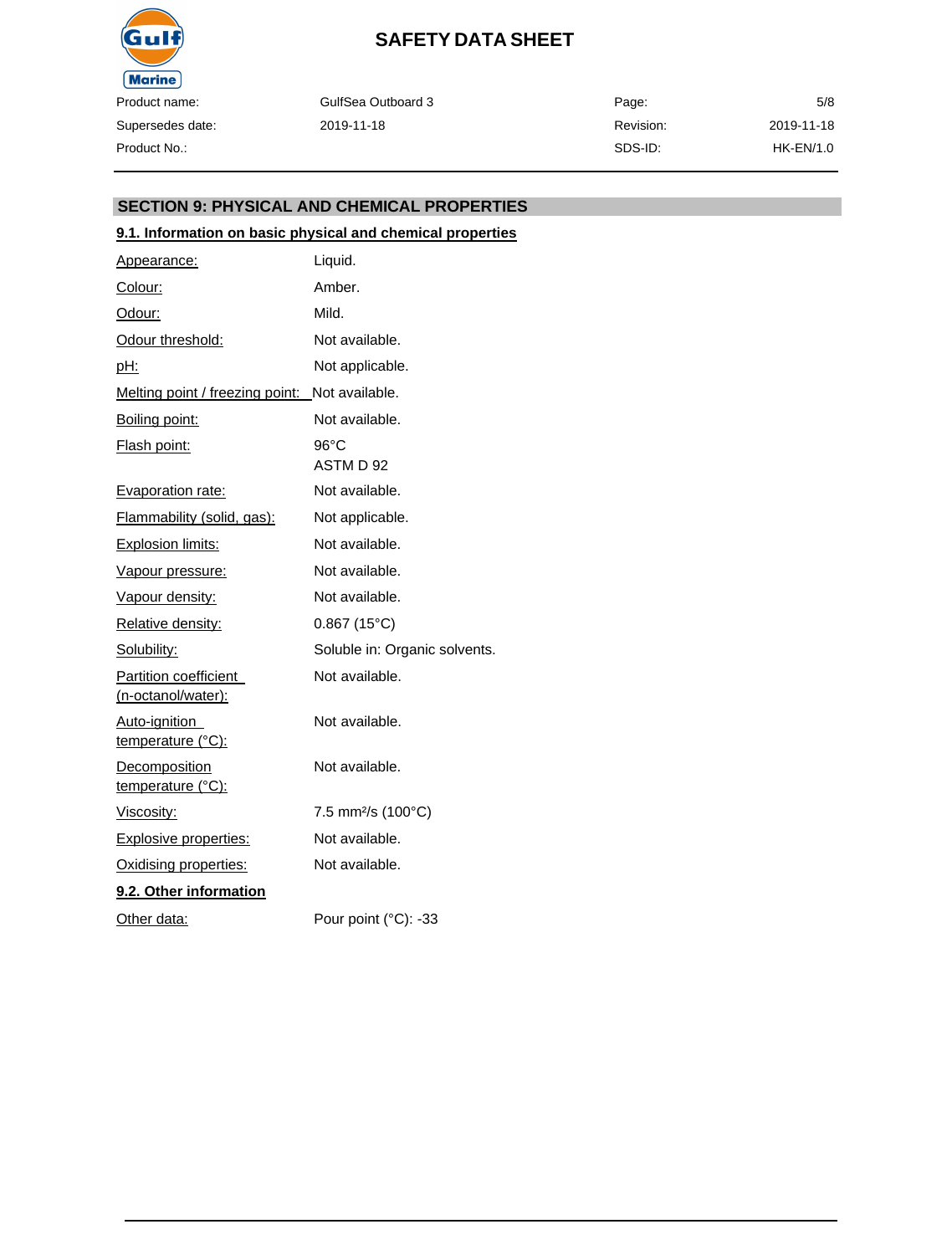

| າame:     | GulfSea Outboard 3 | Page:     | 6/8        |
|-----------|--------------------|-----------|------------|
| les date: | 2019-11-18         | Revision: | 2019-11-18 |
| ∖o∴       |                    | SDS-ID:   | HK-EN/1.0  |

#### **SECTION 10: STABILITY AND REACTIVITY**

#### **10.1. Reactivity**

Reactivity: Not reactive.

**10.2. Chemical stability**

Stability: Stable under normal temperature conditions.

#### **10.3. Possibility of hazardous reactions**

Hazardous Reactions: None known.

#### **10.4. Conditions to avoid**

Conditions/materials to avoid: Heat, sparks, flames. Extremely high or low temperatures.

#### **10.5. Incompatible materials**

Incompatible materials: Strong oxidising substances.

#### **10.6. Hazardous decomposition products**

Hazardous decomposition products: None under normal conditions. Hazardous polymerisation will not occur.

#### **SECTION 11: TOXICOLOGICAL INFORMATION**

#### **11.1. Information on toxicological effects**

| Inhalation:       | Inhalation of oil mist or vapours formed during heating of the product may<br>irritate the respiratory system and provoke throat irritation and coughing.                         |  |
|-------------------|-----------------------------------------------------------------------------------------------------------------------------------------------------------------------------------|--|
| Skin contact:     | Prolonged or repeated contact with used oil may cause serious skin<br>diseases, such as dermatitis.                                                                               |  |
| Eye contact:      | May cause temporary eye irritation.                                                                                                                                               |  |
| Ingestion:        | Low order of acute toxicity, but aspiration following ingestion and vomiting may<br>cause severe and potentially fatal chemical pneumonitis.                                      |  |
| Specific effects: | Used oil may contain harmful contaminants. The product contains a small amount<br>of sensitising substance which may provoke an allergic reaction among sensitive<br>individuals. |  |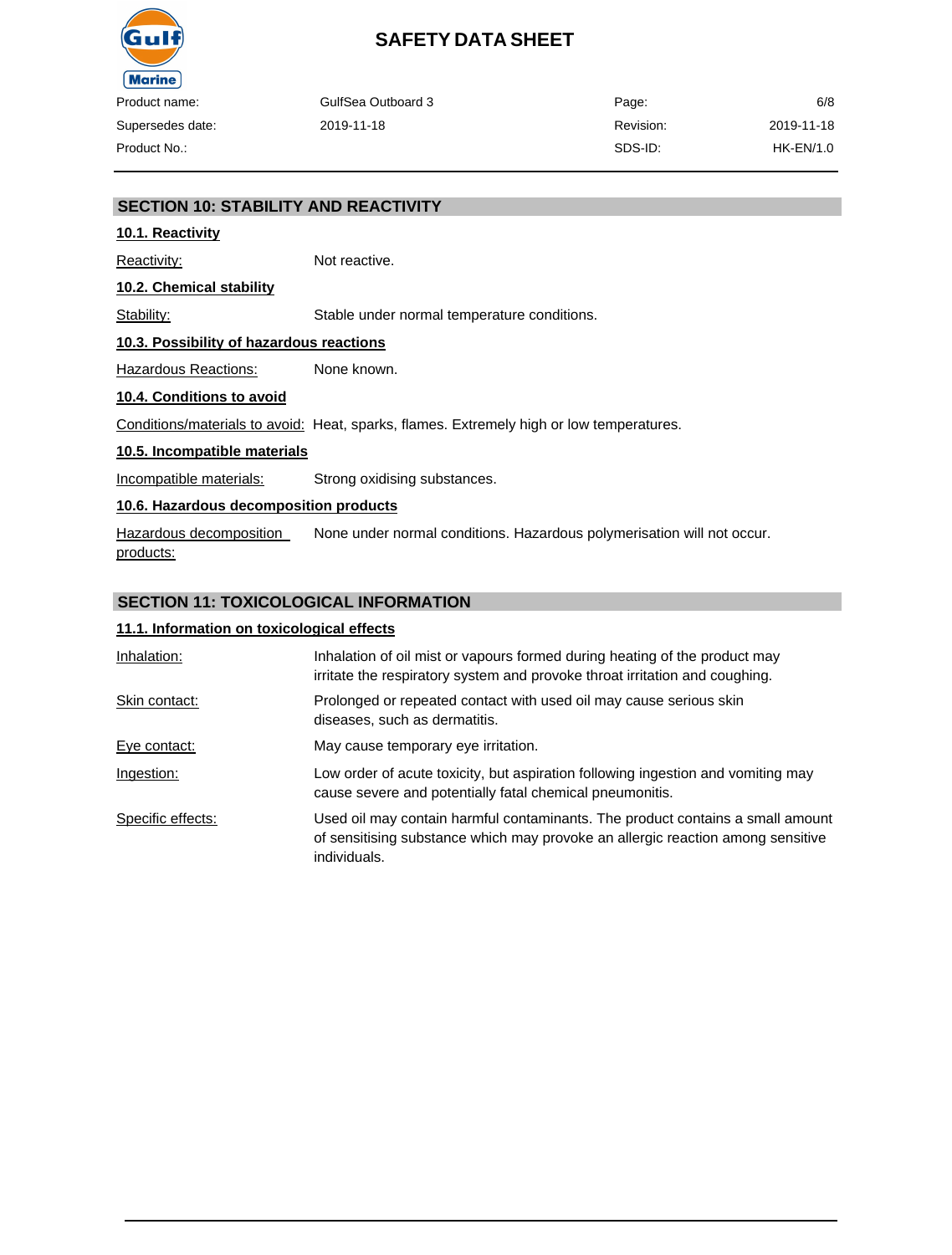

| Product name:    | GulfSea Outboard 3 | Page:     | 7/8        |
|------------------|--------------------|-----------|------------|
| Supersedes date: | 2019-11-18         | Revision: | 2019-11-18 |
| Product No.:     |                    | SDS-ID:   | HK-EN/1.0  |

#### **SECTION 12: ECOLOGICAL INFORMATION**

#### **12.1. Toxicity**

Ecotoxicity: Not classified as dangerous to the environment.

#### **12.2. Persistence and degradability**

Degradability: Potentially degradable, but will persist in the environment for long periods.

#### **12.3. Bioaccumulative potential**

Bioaccumulative potential: No data available on bioaccumulation.

#### **12.4. Mobility in soil**

Mobility: Spillages may penetrate the soil causing ground water contamination.

#### **12.5. Results of PBT and vPvB assessment**

PBT/vPvB: Not known.

#### **12.6. Other adverse effects**

Other adverse effects: Not known.

#### **SECTION 13: DISPOSAL CONSIDERATIONS**

#### **13.1. Waste treatment methods**

Waste is classified as hazardous waste. Dispose of waste and residues in accordance with local authority requirements.

Waste from residues: EWC-code: 13 02 08

Contaminated packaging: Disposal through approved facilities is recommended.

#### **SECTION 14: TRANSPORT INFORMATION**

The product is not covered by international regulation on the transport of dangerous goods (IMDG, IATA, ADR/RID).

#### 14.1.**UN number**

UN-No: Not regulated. 14.2.**UN proper shipping name** Proper Shipping Name: Not regulated.

### **14.3. Transport hazard class(es)**

Class: Not regulated.

#### 14.4.**Packing group**

PG: Not regulated.

#### 14.5.**Environmental hazards**

Marine pollutant: Not regulated.

#### **14.6. Special precautions for user**

Special precautions: Not regulated.

#### **14.7. Transport in bulk according to Annex II of MARPOL 73/78 and the IBC Code**

Transport in bulk: Not regulated.